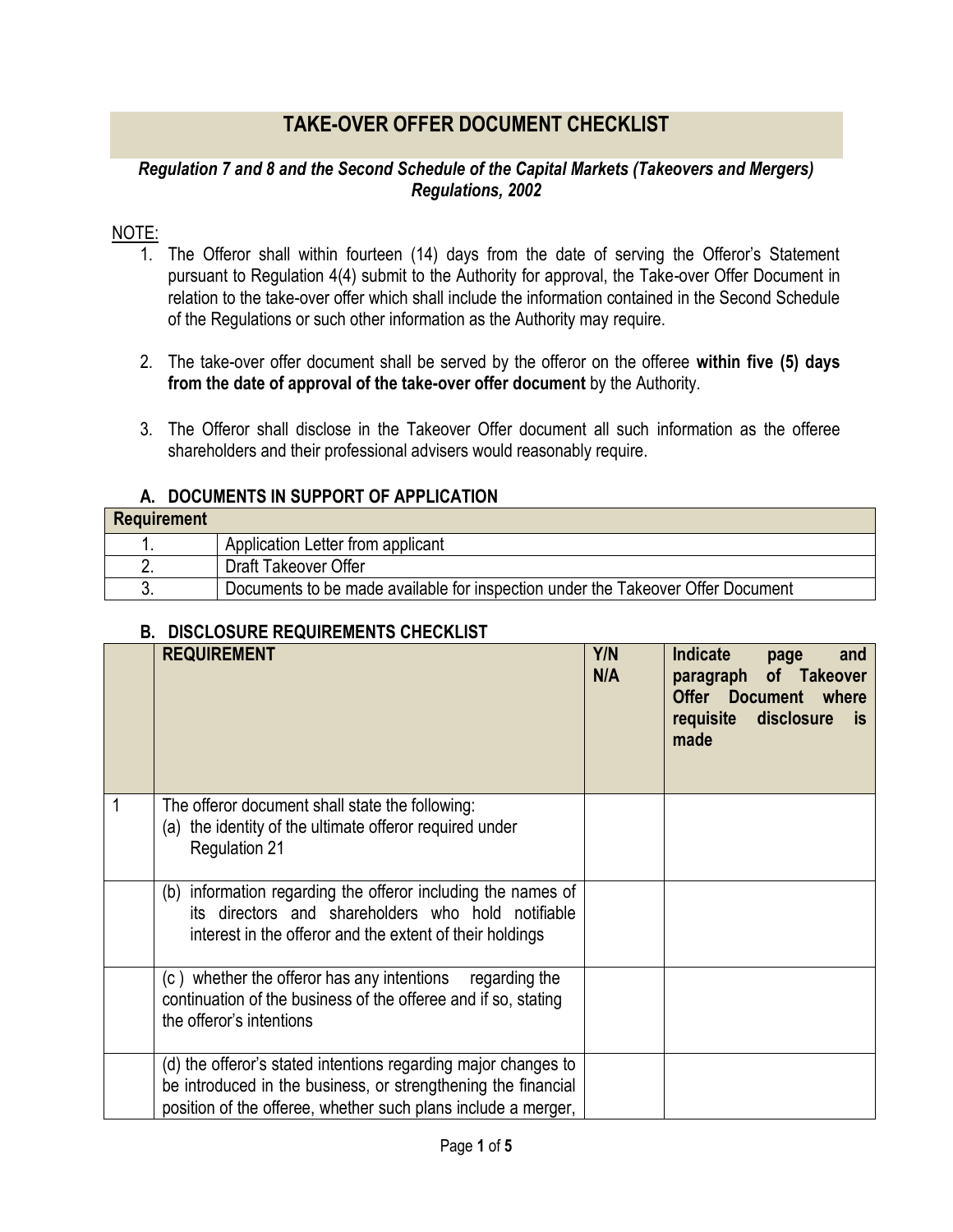|                | or liquidating the offeree, selling its assets or re-deploying its<br>fixed assets or making any other major change in the<br>structure of the offeree or its subsidiaries and if so, stating<br>the offeror's intentions;                                                                                                                                                                                                                                                                                                                                                                                                                                                                                                    |  |
|----------------|-------------------------------------------------------------------------------------------------------------------------------------------------------------------------------------------------------------------------------------------------------------------------------------------------------------------------------------------------------------------------------------------------------------------------------------------------------------------------------------------------------------------------------------------------------------------------------------------------------------------------------------------------------------------------------------------------------------------------------|--|
|                | (e) whether there are any long term commercial justifications<br>for the proposed take-over offer, and if so, stating the long<br>term commercial justifications                                                                                                                                                                                                                                                                                                                                                                                                                                                                                                                                                              |  |
|                | (f) whether the offeror has any intentions with regard to the<br>continued employment of the employees of the offeree<br>company and of its subsidiaries and if so, stating the<br>offeror's intentions                                                                                                                                                                                                                                                                                                                                                                                                                                                                                                                       |  |
| $\overline{2}$ | Where the take-over offer is for cash, either in part or in<br>whole, the offer must include a confirmation by a financial<br>adviser of the offeror that the offeror has the financial<br>capability to accept and carry out the take-over offer in full                                                                                                                                                                                                                                                                                                                                                                                                                                                                     |  |
| 3              | The offer document should also include a statement that the<br>offeror and the offeror's financial advisers are satisfied that<br>(a) the take-over offer would not fail due to insufficient<br>financial capability of the offeror;                                                                                                                                                                                                                                                                                                                                                                                                                                                                                          |  |
|                | (b) every shareholder who wishes to accept the take-<br>over offer will be paid in full                                                                                                                                                                                                                                                                                                                                                                                                                                                                                                                                                                                                                                       |  |
| 4              | The offer document shall contain a statement as to whether:<br>(a) Any agreement, arrangement or understanding<br>exists between the offeror or any person acting in<br>concert with it and any of the directors, past<br>directors, holders of voting shares or past holders of<br>voting shares having any connection with or<br>dependence upon the take-over offer, and full<br>particulars of any such agreement, arrangement or<br>understanding.<br>'past directors' or 'past holders of voting shares' means such<br>person who was during the period of six months immediately<br>prior to the date of the written notice of the take-over offer, a<br>director or a holder of the voting shares as the case may be; |  |
|                | (a) any voting shares acquired in pursuance of the take-<br>over offer will be transferred within a foreseeable<br>period from the date of the offer document to any<br>other person, together with the names of the parties                                                                                                                                                                                                                                                                                                                                                                                                                                                                                                  |  |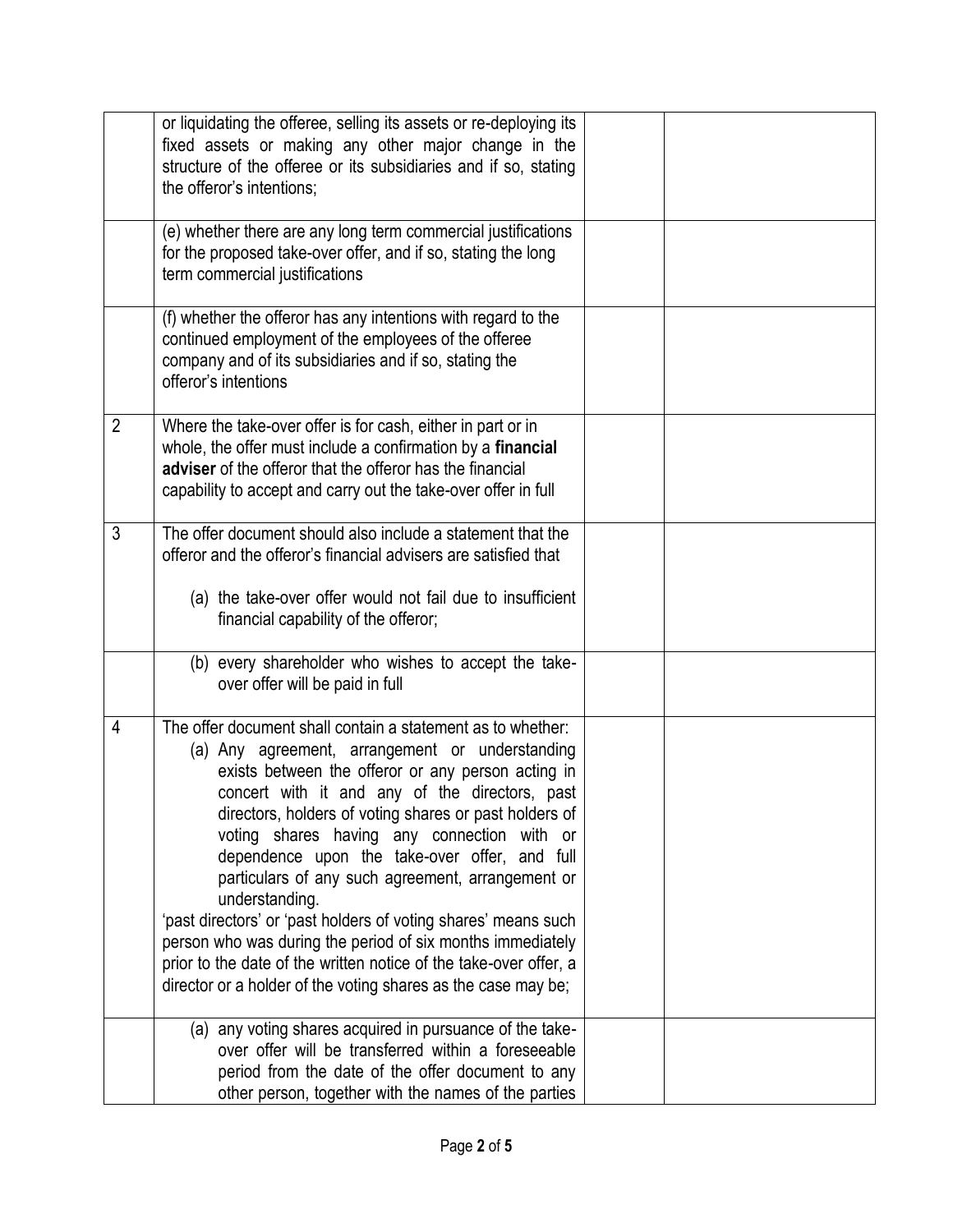|                | any such agreement, arrangement<br>to<br>or<br>understanding and the particulars of all securities in<br>the offeree held by such persons, or a statement<br>that no such securities are held                                                                                                                                                                                                                                                       |  |
|----------------|-----------------------------------------------------------------------------------------------------------------------------------------------------------------------------------------------------------------------------------------------------------------------------------------------------------------------------------------------------------------------------------------------------------------------------------------------------|--|
|                | (c) any settlement of the consideration to which any holder<br>is entitled under the take-over offer will be implemented in<br>full in accordance with the terms of the take-over offer<br>without regard to lien, right of set off, counter claim or other<br>analogous rights to which the offeror may otherwise be or<br>claim to be entitled as against the holder.                                                                             |  |
| 5              | The offer document shall state as at the latest practicable<br>date, the number of and percentage holding of voting shares<br>and convertible securities (if any) which;<br>(a) the offeror and directors of the offeror hold, directly<br>or indirectly, in the offeree;                                                                                                                                                                           |  |
|                | (b) Persons associated or acting in concert with the<br>offeror or related companies to the offeror hold<br>directly or indirectly in the offeree together with the<br>names of such persons acting in concert.                                                                                                                                                                                                                                     |  |
|                | (c) persons who, prior to the sending of the take-over<br>offer document, have irrevocably committed<br>themselves to accept the take-over offer hold<br>directly or indirectly in the offeree together with the<br>names of such persons                                                                                                                                                                                                           |  |
| 6              | In the event that there are no holdings of voting shares and<br>convertible securities, the offer document shall contain a<br>statement to this effect                                                                                                                                                                                                                                                                                              |  |
| $\overline{7}$ | Names and shareholdings of the ultimate shareholders, if<br>any, and of the persons acting in concert with the offeror.                                                                                                                                                                                                                                                                                                                             |  |
| 8              | Where any party whose holdings are required to be<br>disclosed has dealt in the voting shares in question during<br>the period commencing six months prior to the beginning of<br>the offer period and ending with the latest practicable date<br>prior to the sending of the offer document, the details,<br>including the number of shares, dates and prices, must be<br>stated. If no such deals have been made this fact should be<br>so stated |  |
| 9              | A statement as to whether the emoluments of the offeror's                                                                                                                                                                                                                                                                                                                                                                                           |  |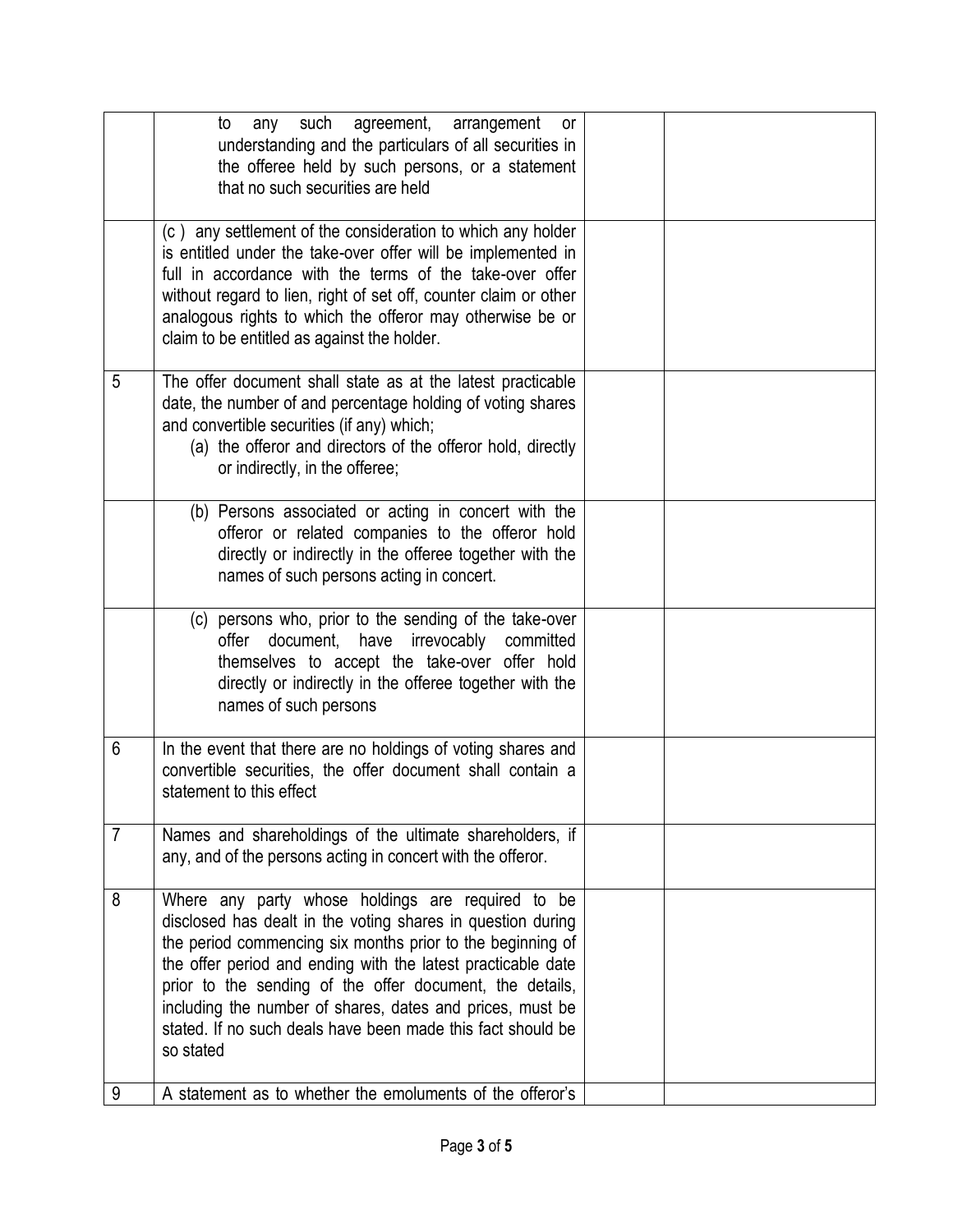|    | directors shall be effected by the acquisition of the offeree,<br>except in the case of an offeror making a cash offer only.                                                                                                                                                                                                                                              |  |
|----|---------------------------------------------------------------------------------------------------------------------------------------------------------------------------------------------------------------------------------------------------------------------------------------------------------------------------------------------------------------------------|--|
| 10 | Statement as to whether the offeree's securities shall<br>continue to be listed at the securities exchange after the<br>take-over offer has been successfully concluded                                                                                                                                                                                                   |  |
| 11 | Contain particulars of all service contracts of any directors or<br>proposed director of the offeror or any of its subsidiaries<br>(unless expiring or determinable by the employing company<br>without payment of compensation within twelve months) and<br>where there are no such contracts, this fact should be so<br>stated.                                         |  |
| 12 | Where the contracts in paragraph 11 have been amended<br>within six months of the date of the documents, the<br>particulars of the contracts amended or replaced should be<br>given and where there have been no new contracts or<br>amendments this fact should be so stated                                                                                             |  |
| 13 | The take-over offer shall be dated and shall unless varied<br>under regulation 16, state that it will remain open for<br>acceptance by the offeree for thirty days from the date of<br>service of the take-over offer document by the offeror                                                                                                                             |  |
| 14 | The offer shall not be conditional upon the offeree approving<br>or consenting to any payment or other benefit being made or<br>being given to any director of the offeree or to any other<br>person that is deemed to be related to the offeree, as<br>compensation for loss of office or as consideration for, or in<br>connection with, his retirement from the office |  |
| 15 | The offer shall state-                                                                                                                                                                                                                                                                                                                                                    |  |
|    | whether the offer is conditional upon<br>(a)<br>acceptance of the offer under the<br>take-over scheme, being received in<br>respect of a minimum number of<br>issued voting shares of the offeree<br>and if so, the percentage;                                                                                                                                           |  |
|    | (b)<br>where the shares are to be acquired<br>in whole or in part for cash, the period<br>within which payment will be made<br>and the method of such payment;                                                                                                                                                                                                            |  |
|    | where the shares are to be acquired<br>(c)                                                                                                                                                                                                                                                                                                                                |  |